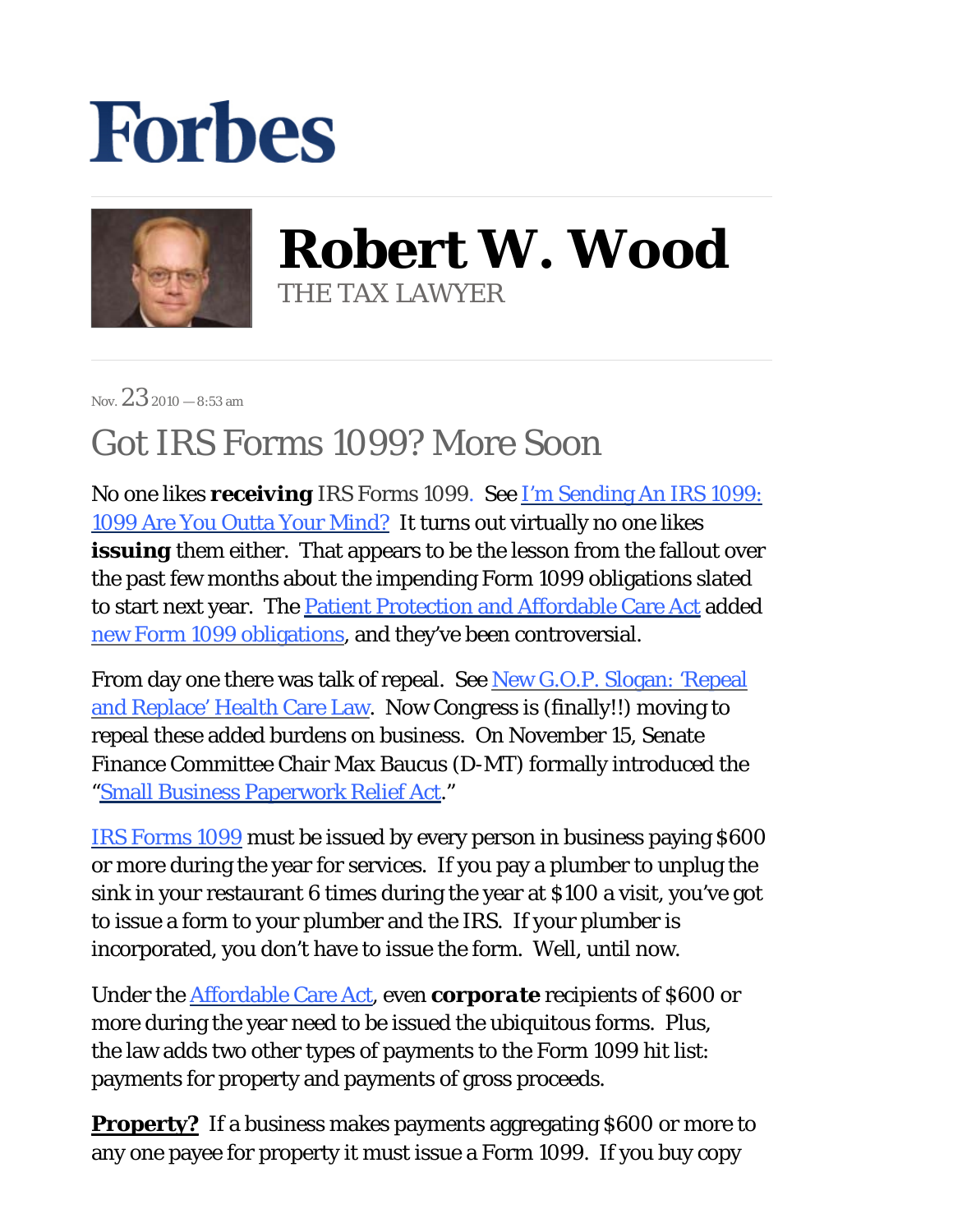paper, Xerox supplies, paper cups, mailing lists, etc., you'll need to send 1099s to all vendors who got \$600 or more over the course of the year. Many accounting systems aren't set up for this.

**Gross Proceeds.** The gross proceeds rule is even broader. Since there doesn't seem to be a definition, "gross proceeds" may be any payment for any reason. That means payments to utility companies, vendors, suppliers, customers—you name it. And even if you're initially paying less than \$600, you'll have to keep track of every nickel, since the rules apply in the aggregate.

**Corporations Too.** Corporations have always been subject to requirements that they issue 1099s to others, but they've generally been exempt from receiving them. But starting with 2011 payments, all corporations are targets for 1099s.

**Penalties.** One of the big concerns is peanlties. If you fail to issue the forms, the IRS can assess penalties. Most [penalties](http://www.irs.gov/instructions/i1099gi/ar02.html#d0e2090) are modest, \$50 to \$100 per form. But if you fail to issue hundreds of forms, penalties can add up. Plus, the IRS can even assess an "intentional disregard" penalty of 10% of the amount that should have been reported on a Form 1099.

**Repeal?** Property, gross proceeds and corporations, oh my! While the repeal bill isn't soup yet, its passage sure seems likely. Even **President** [Obama s](http://www.whitehouse.gov/the-press-office/2010/11/03/press-conference-president)aid this about Form 1099 provision of his beloved health care reform behemoth:

"The 1099 provision in the health care bill appears to be too burdensome for small businesses. It just involves too much paperwork, too much filing. It's probably counterproductive. It was designed to make sure that revenue was raised to help pay for some of the other provisions, but if it ends up just being so much trouble that small businesses find it difficult to manage, that's something that we should take a look at."

How much revenue is this Form 1099 albatross expected to raise? This puny little section of the health care law *alone* was projected (by Congress' vaunted Joint Committee on Taxation) to raise \$17.6 billion over ten years (yup, that's a "b"). That should tell you something: the